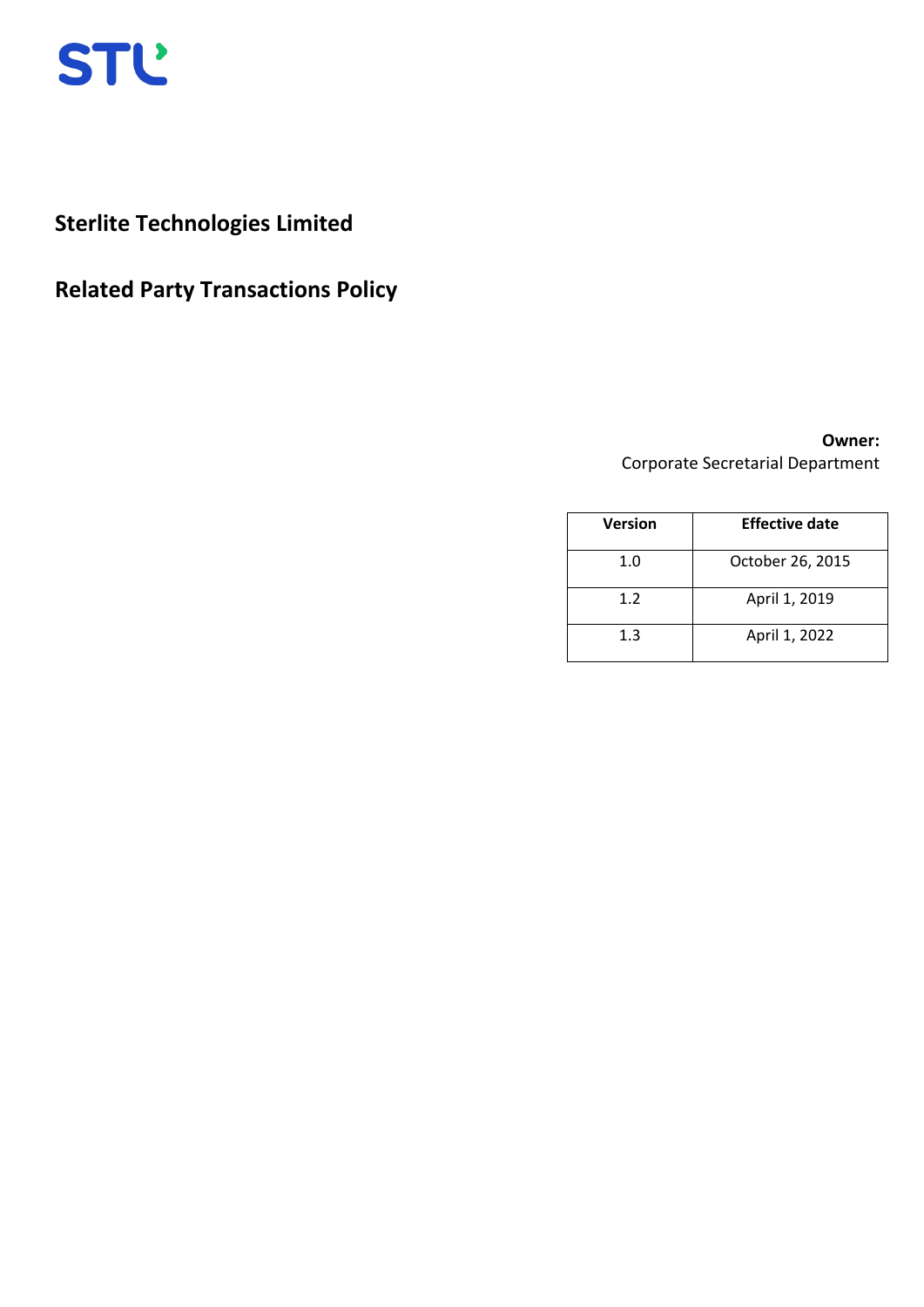# STĽ

# **Table of Contents**

| S. No.         | <b>Particulars</b>                               |
|----------------|--------------------------------------------------|
| 1              | <b>Purpose and Effective Date</b>                |
| $\overline{2}$ | Definitions                                      |
| 3              | List of Related Party Transactions and rationale |
| 4              | <b>Related Party framework</b>                   |
| 5              | <b>Notification by Related Parties</b>           |
| 6              | Approval of Related Party Transactions           |
| 7              | Reporting of Related Party Transactions          |
| 8              | Compliance with the Policy                       |
| 9              | Appendices                                       |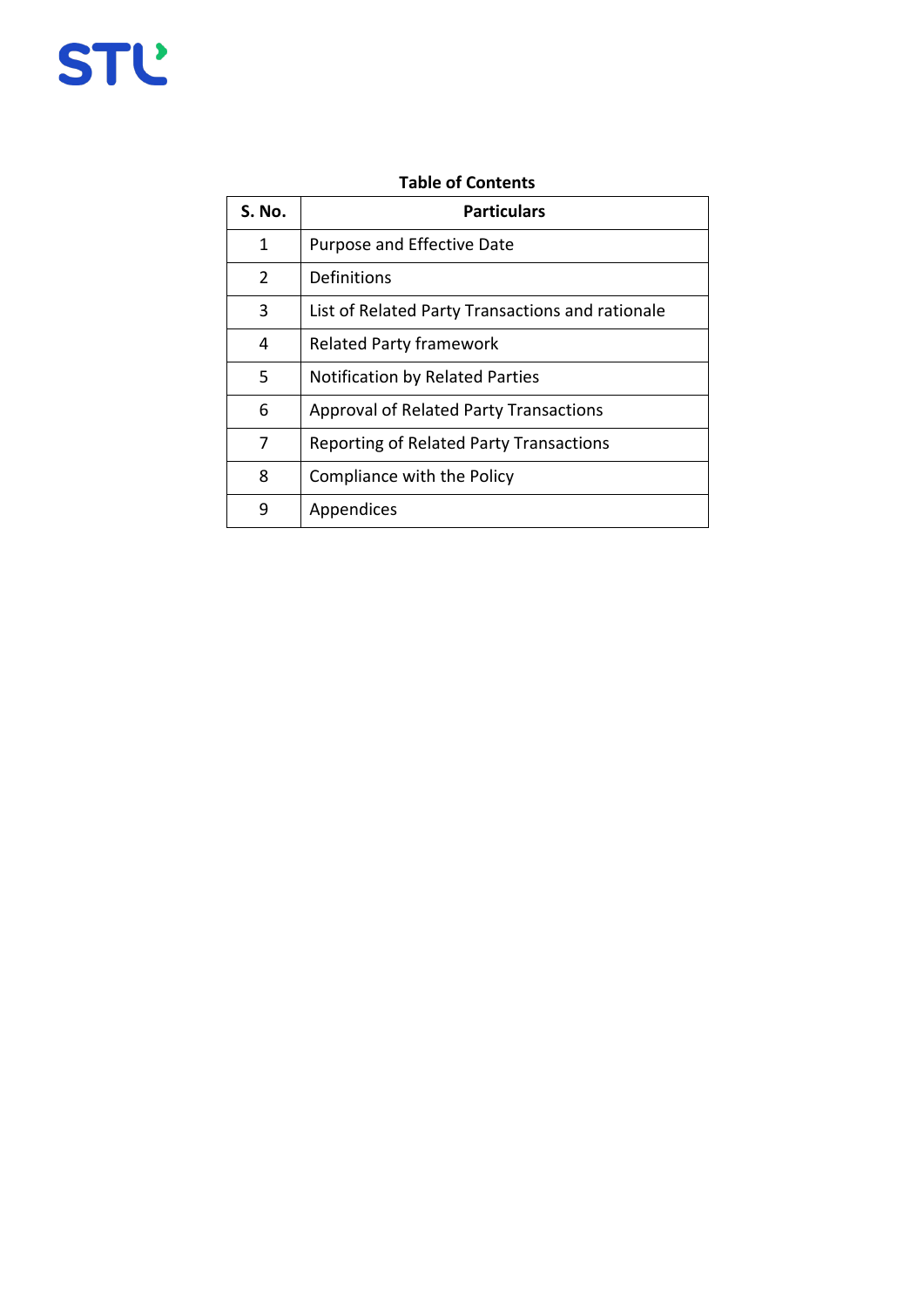**The Board of Directors (the "Board") of Sterlite Technologies Limited (the "Company" or "Sterlite"), acting upon the recommendation of the Audit Committee, has adopted the following policy with regard to Related Party Transactions as required by Securities and Exchange Board of India Limited (Listing Obligations and Disclosure Requirements), Regulations, 2015 ("Listing Regulations"). The Audit Committee/the Board shall review this Policy atleast once in three years for making suitable amendments for better implementation of the Policy.**

# **1. Purpose and Effective Date**

Sterlite Technologies Limited has adopted this policy on Related Party Transactions (the "Policy"), to ensure the proper approval and reporting of transactions between the Company and one or more related party/parties as required under the provisions of Section 188 of the Companies Act, 2013 (the "Act") and the rules made thereunder and/or the provisions of Listing Regulations.

The purpose of this policy is to establish and govern the procedure applicable to related party transactions covered within the ambit of the Act and Listing Regulations as amended from time to time. This policy is intended to apply to all transactions where the Company is a participant and the related party has or is expected to have, direct or indirect interest.

This revised policy shall apply with effect from April 1, 2019.

# **2. Definitions**

- i. **"Accounting Standards"** means accounting standards notified under Section 133 of the Act.
- ii. **"Audit Committee"** means a committee of the Board of Directors constituted as per the requirements of Listing Regulations and the Act.
- iii. **"Group"** includes all the entities which are included in the consolidated financial statements of the Company.
- iv. **"Key Management Personnel"** ('KMP') means a person who is a KMP, as defined in subsection (51) of section 2 of the Act or KMP within the meaning of the Accounting Standard 18 – Related Party Disclosures ('AS 18').
- v. "**Material transaction**" means a transaction to be entered into with a Related Party, individually or taken together with previous transactions during a financial year, exceeding the following thresholds:
	- a. In case of transactions involving payments made with respect to brand usage or royalty, if it exceeds 2% of the annual consolidated turnover of the Company as per its last audited financial statements;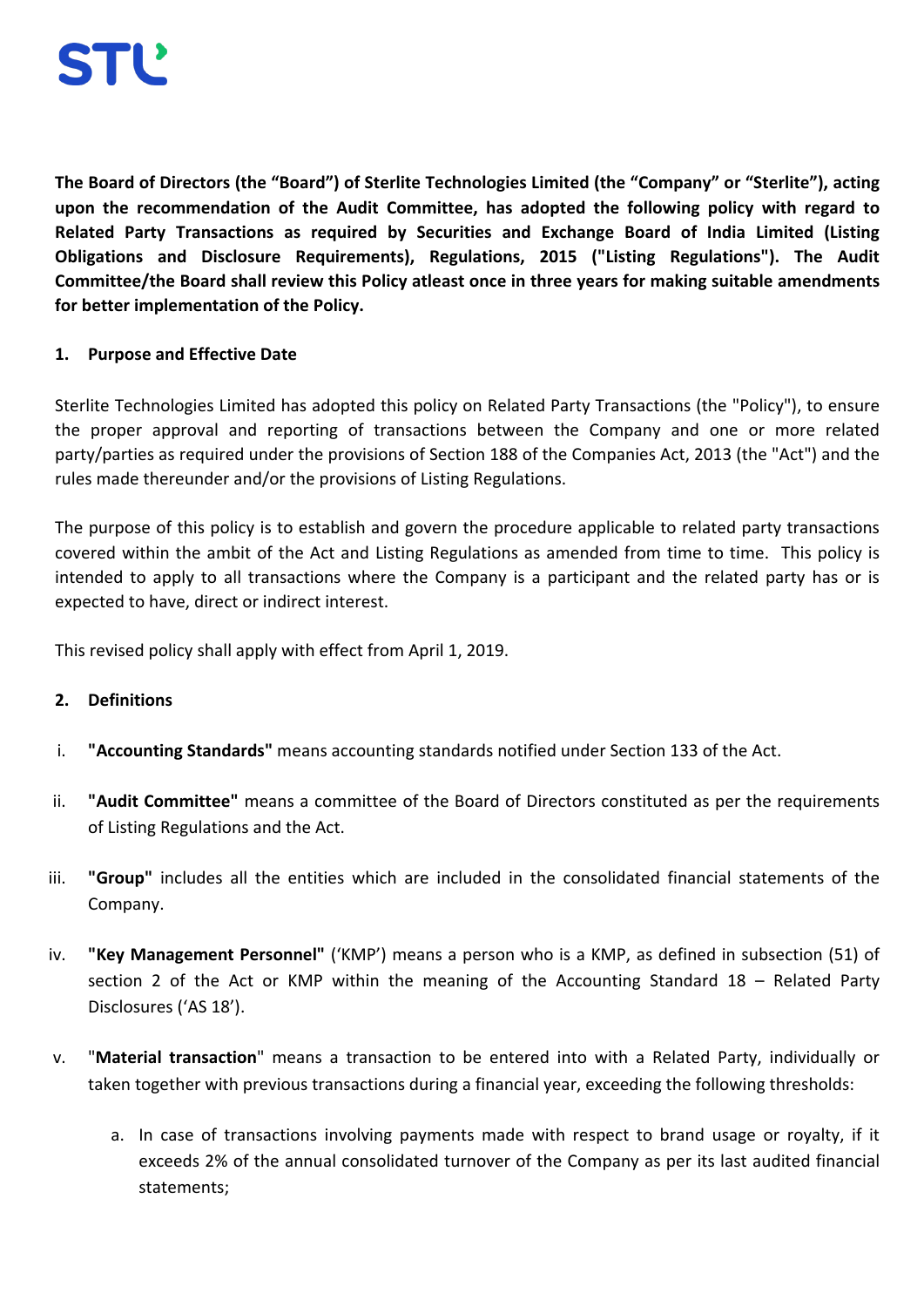- b. In case of any other transaction, where the amount exceeds INR 1000 Crores or 10% of the annual consolidated turnover of the Company as per the last audited financial statements, whichever is lower or such other limit as may be specified under the Listing Regulations as amended from time to time.
- vi. Material Modification in terms of Related Party Transaction already approved by the Audit Committee or the shareholders means change more than 10 % of the value of the contract/transactions or INR 20 Cr. whichever is higher
- vii. **"Related Party"** ('RP') means a related party as defined in sub section (76) of section 2 of the Act and in Listing Regulations as amended from time to time.
- viii. **"Related Party Transaction"** (RPT) means a related party transaction as defined in the Listing Regulations including contract or arrangement in which the Company and the related party are contracting parties either directly or indirectly with respect to the items specified in Section 188(1)(a) to (g) of the Act.

Words and expressions used and not defined in this policy, but defined in the Act or any rules framed under the Act or in the Securities Contracts (Regulation) Act, 1956 or the Securities and Exchange Board of India Act, 1992 or in Listing Regulations or the Accounting Standards shall have the meanings assigned to them in those Acts, Rules, Regulations or Standards.

# **3. List of Related Party Transactions and rationale**

The following is an illustrative list of general related party transactions entered into by the Company.

# **i. Sale of preforms, optical fiber, optical fiber cables, etc.**

The Company generally enters into various agreements with Group entities for supply of preforms, optical fiber, optical fiber cables and OPGW cables for telecom infrastructure projects, etc. These agreements/transactions are fundamental to the forward integration strategy of the Group.

# **ii. Equity contributions / loans / Non-Convertible Debentures (NCDs) and interest thereon**

The Company invests in Group entities in the form of equity and/or loans/NCDs. Such investments are required to supplement the financing needs of Group entities and to assist them in setting-up/operating their businesses. The Company charges interest on such loans/NCDs on a case-to-case basis subject to the requirements of the Act and transfer pricing regulations under the Income Tax Act, 1961.

# **iii. Corporate Guarantees and Commission**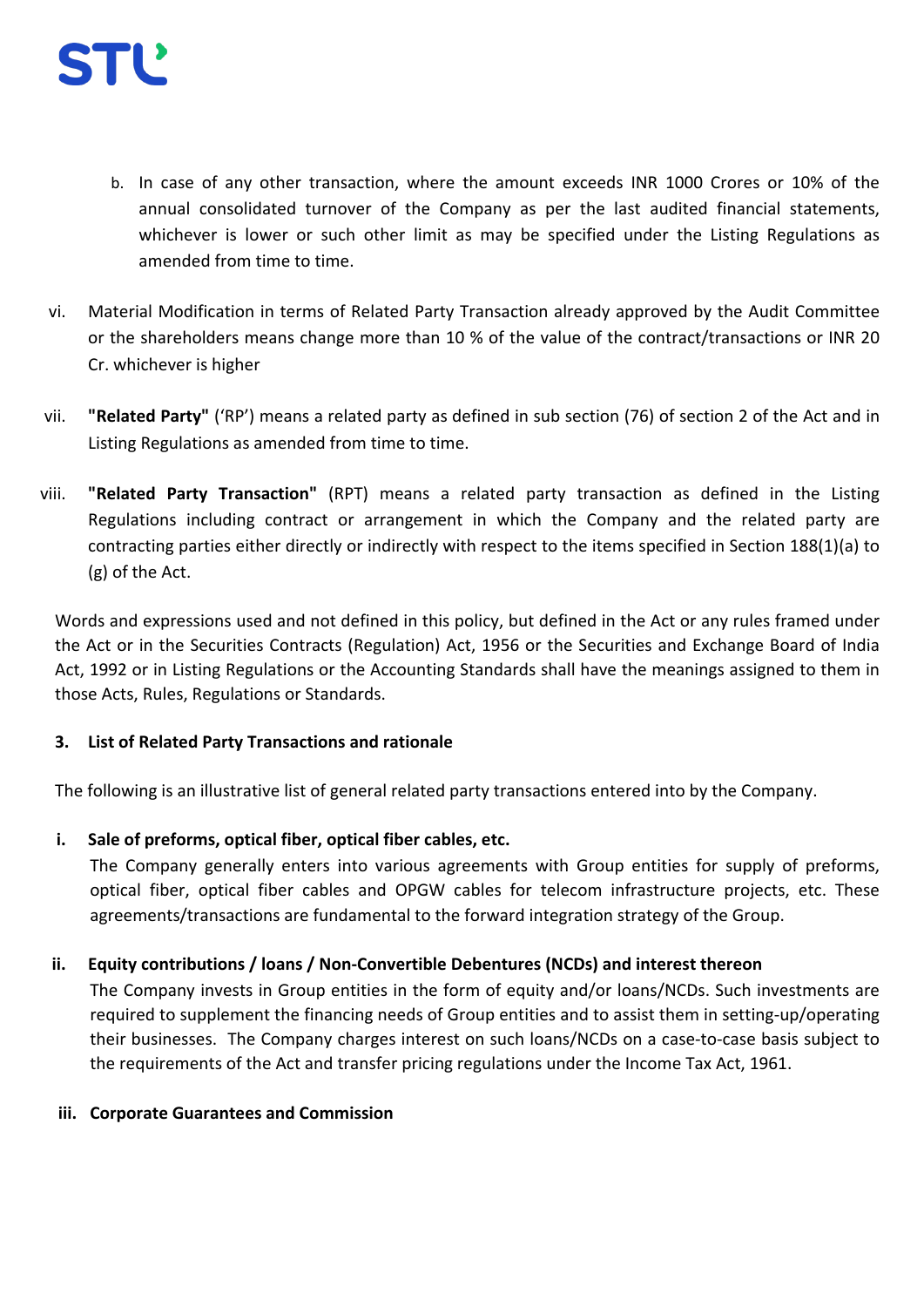In certain cases the Company is required to provide guarantees to third parties/banks on behalf of Group entities. The Company charges commission on such guarantees on a case-to-case basis subject to the requirements of the Act and transfer pricing regulations under the Income Tax Act, 1961.

All the subsidiaries are engaged in the activities which in one way or the other support the main business activity carried out by the Company or are part of forward integration strategy of the Group. These financing activities are undertaken by the Company for supporting the activities undertaken by the subsidiary companies.

## **iv. Reimbursement of expenses/Shared services**

The Company incurs certain expenses on behalf of other Group companies on account of various operational activities. These are tracked separately and charged back to the respective companies on actual basis.

## **v. ESOPs to KMPs/ Directors**

Employees of the group, including certain related parties like KMP's and Directors are granted ESOPs in order to reward and retain them for their performance. These are granted in accordance with the ESOP guidelines issued by SEBI.

#### **4. Related Party framework**

# **i. Identification of related party**

The Corporate Secretarial department shall maintain the list of related parties and shall update the same based on declarations received from the Directors/KMP's and based on other data maintained by it.

#### **ii. Identification of related party transaction**

In the event that a proposed transaction is to be entered into with any of the parties identified as a Related Party in the list of Related Parties, the proposed transaction shall be considered as a Related Party Transaction. Relevant Head of department of the Company will need to report the proposed transaction with related party to Corporate Secretarial department for obtaining prior approval from Audit Committee. The Corporate Secretarial Department in coordination with various department heads shall maintain the updated list of related party transactions.

#### **iii. Ordinary course of business**

# **Background**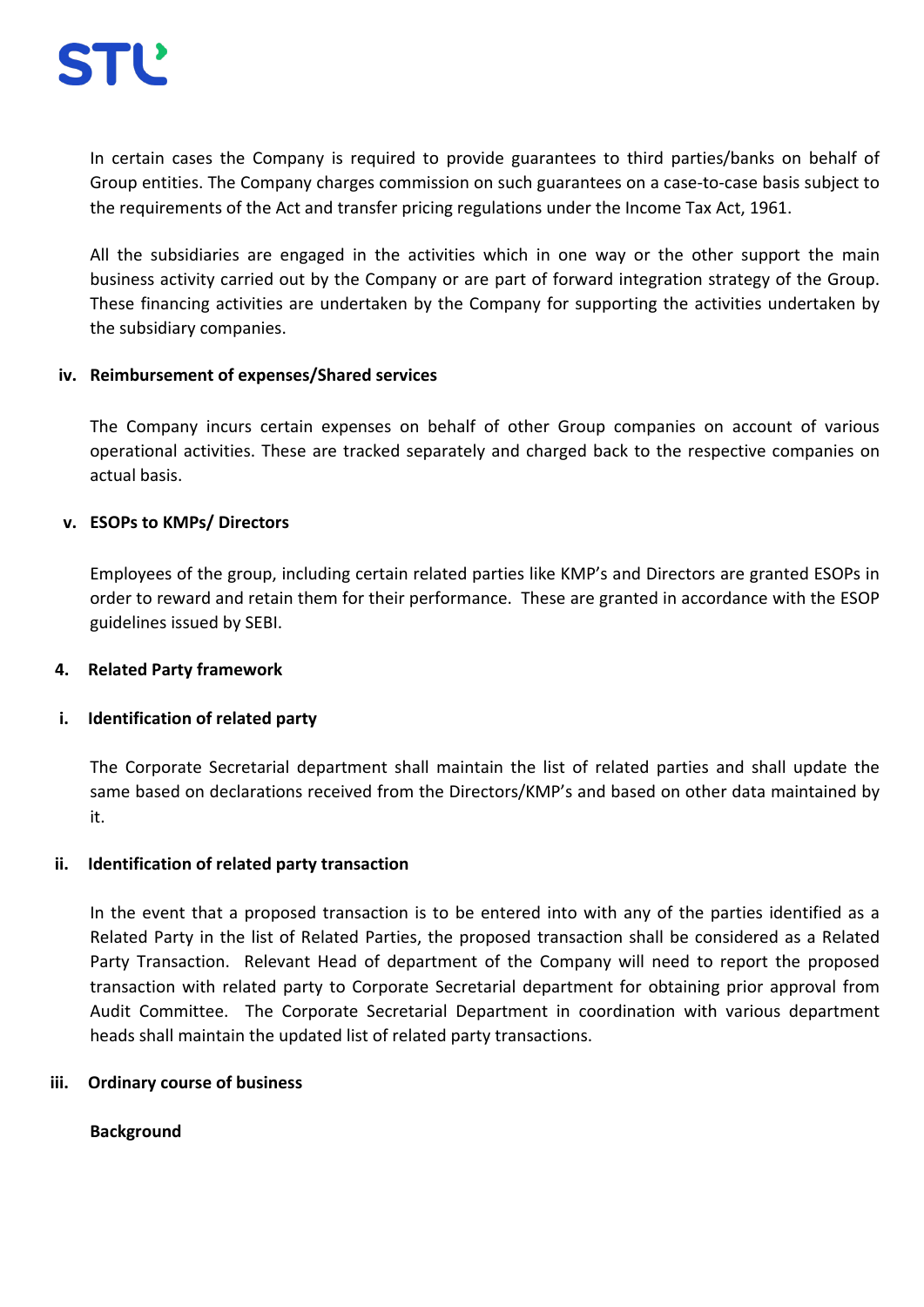

The term "ordinary course of business" is not defined under the Act or rules made thereunder. The term in common parlance would mean [activities](http://www.businessdictionary.com/definition/activity.html) that are necessary, normal, and incidental to the [business.](http://www.businessdictionary.com/definition/business.html) These are [common](http://www.businessdictionary.com/definition/common.html) [practices](http://www.businessdictionary.com/definition/practice.html) and [customs](http://www.businessdictionary.com/definition/customs.html) of [commercial transactions.](http://www.businessdictionary.com/definition/commercial-transaction.html) The assessment of whether a transaction is in ordinary course of business is subjective, judgemental and can vary on caseto-case basis giving consideration to many factors including, the nature of business and objects of the entity. The purpose of making such assessment is to determine whether the transaction is usual or customary to the Company and/ or its line of business.

Evaluation as to whether a transaction is in the ordinary course of business will be done by the Company Secretary in consultation with the CFO and CEO. This would be subject to review and approval by the Audit Committee and the Board.

An illustrative list of transactions that would need evaluation to determine whether those are in the ordinary course or not is given as Appendix - I. Such transactions, if they are undertaken or proposed to be undertaken, should be reported to the Company Secretary for further evaluation and conclusion on whether they are in the Ordinary course or not.

The following are some of the transactions which are regularly undertaken by the Company based on historical data and hence are by default considered as being in Ordinary course of business, unless they contain one or more features mentioned in the list given in Appendix - I;

- a) Sale of preforms, optical fiber, optical fiber cables, etc.
- b) Equity contributions/ loans/NCDs and interest thereon.  $\theta$  be loans.
- c) Corporate Guarantees and Commission
- d) Reimbursement of expenses/Shared services
- e) ESOPs to KMPs/ Directors

#### **iv. Arm's length evaluation**

For the purposes of Section 188(1) of the Act, the term "Arm's length transaction" is defined as a transaction between two related parties that is conducted as if they were unrelated, so that there is no conflict of interest."

In the absence of any guidance in the Act or the Rules made thereunder, evaluation done for arm's length under the transfer pricing guidelines in the Income Tax Act, 1961 may be used as a basis for determining whether a transaction is at arm's length price.

There may be certain transactions which do not need an arm's length evaluation or documentation under the Income-tax Act 1961. In such cases also, it is considered appropriate if the principles of transfer pricing guidelines under the Income Tax Act, 1961 are used for arm's length evaluation.

In situations, where it is not appropriate to determine the arm's length price through the methods prescribed by the Income-tax Act, 1961, reliance can be placed on expert valuation obtained from an external agency of repute. However, such situations are expected to be rare and hence the need to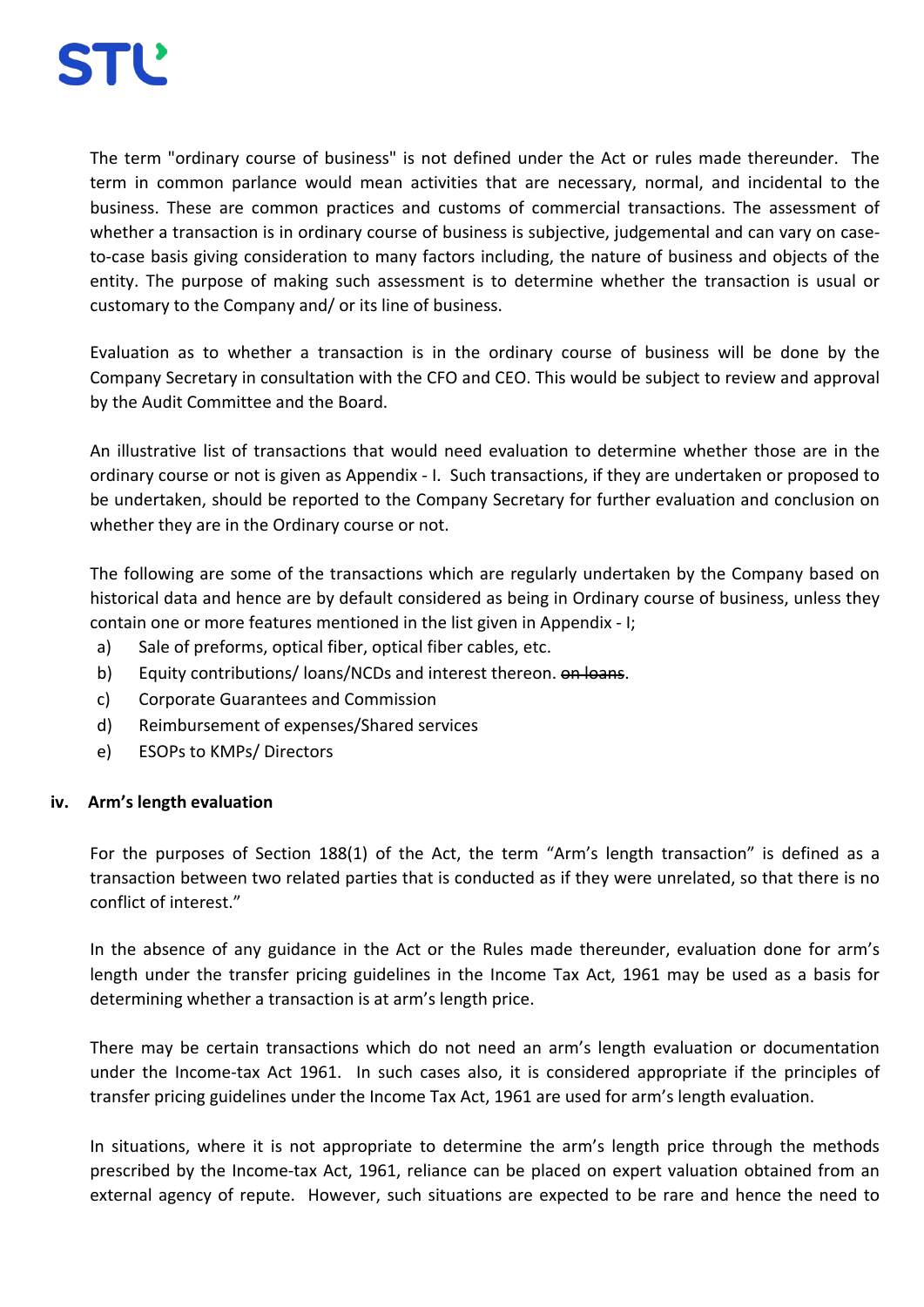

obtain this would be taken by the CFO and Company Secretary jointly with the guidance of the Board and Audit Committee.

## **5. Notification by related parties**

- i. Every Director/KMP of the Company and of the subsidiary of the Company, shall notify the Company Secretary of the Company about:
- (a) his/her shareholding interests or memberships or directorships (directly or through relatives);
- (b) any change in his/her relatives; or
- (c) any change in shareholding interests or directorships or memberships of any entity, held by the person himself or by his relatives.
- ii. Directors/KMP shall give notification of his interest or change in interest within 7 days of the relevant event. At the beginning of each quarter, the Company Secretary of the Company shall provide the details of related parties as per records maintained by the Company to head of departments of the Company as well as to the Audit Committee along with changes since the last meeting of the Audit Committee.
- iii. The Company Secretary should also self-declare his interest or any change in interest to the Company and the Audit Committee.

#### **6. Approval of Related Party Transactions**

#### **i. Audit Committee Approval**

Audit Committee of the Company shall approve all the related party transactions before the Company or subsidiaries of the Company enters into such transactions. Any Material Modification to related party transaction approved by audit committee will also require prior approval of Audit Committee.

In the event the management determines that it is impractical or undesirable to wait until a meeting of the Audit Committee to enter into a Related Party transaction, such transaction may be approved by the Audit Committee by way of a circular resolution, subject to the provisions of the Act. Any such approval must be ratified by the Audit Committee at its next meeting.

For every approval, the Audit Committee shall be provided with information/details as specified in Appendix – II.

#### **Factors to be considered by the Audit Committee**

In determining whether to approve the transaction or not, the Audit Committee shall consider the following factors: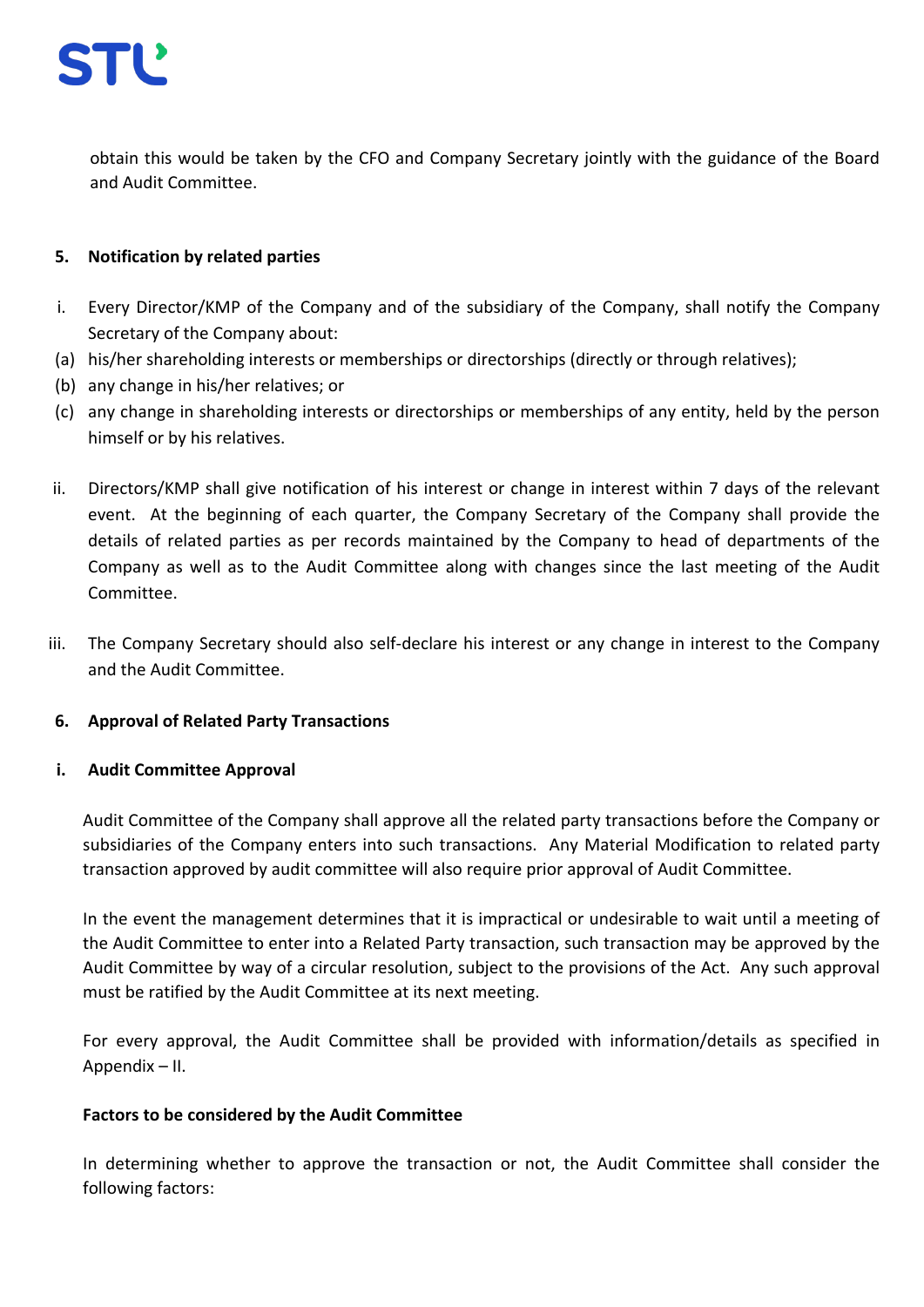

- The purpose, timing and terms of such transaction:
- The nature and extent of related party's interest in the transaction;
- Whether the terms of the Related Party Transaction are fair to the Company and would apply on the same basis if the transaction did not involve a Related Party;
- Whether there is an adequate business rationale for the Company to enter into the Related Party Transaction;
- Whether the Related Party Transaction would impair the independence of an otherwise independent director;
- Whether the Related Party Transaction results in a conflict of interest for any director or KMP, considering the size of the transaction, the overall financial position of the director or other Related Party, the direct or indirect nature of the director's, KMP's or other Related Party's interest in the transaction and the ongoing nature of any proposed relationship.
- Whether the proposed transaction includes any potential reputational risk issues that may arise as a result of or in connection with the proposed transaction.
- Any other relevant information regarding the transaction which the Audit Committee deems relevant.

It is understood that the Audit Committee may not be expert in evaluating every Related Party Transaction and may need assistance in the form of expert comments, external views, etc. before arriving at a decision. If such need is felt by a majority of the Audit Committee members present at the meeting, then such assistance may be taken.

#### **Omnibus approval in certain cases:**

Subject to the provisions of the Listing Regulations, the Audit Committee may grant omnibus approval for RPT proposed to be entered into by the Company provided such omnibus approval be granted only for transactions in the ordinary course of business and which are repetitive in nature. While granting the approval, the Audit Committee shall satisfy itself of the need for the omnibus approval and that same is in the interest of the Company.

Such omnibus approval shall be valid for a period not exceeding one year and shall require fresh approval after the expiry of one year. Further, the Audit Committee shall review, at least on a quarterly basis, the details of RPTs entered into by the Company pursuant to each of the omnibus approval given.

Every omnibus approval shall specify, at a minimum, the following details:

 the name(s) of the related party, nature of transaction, period of transaction, maximum amount of transaction that can be entered into;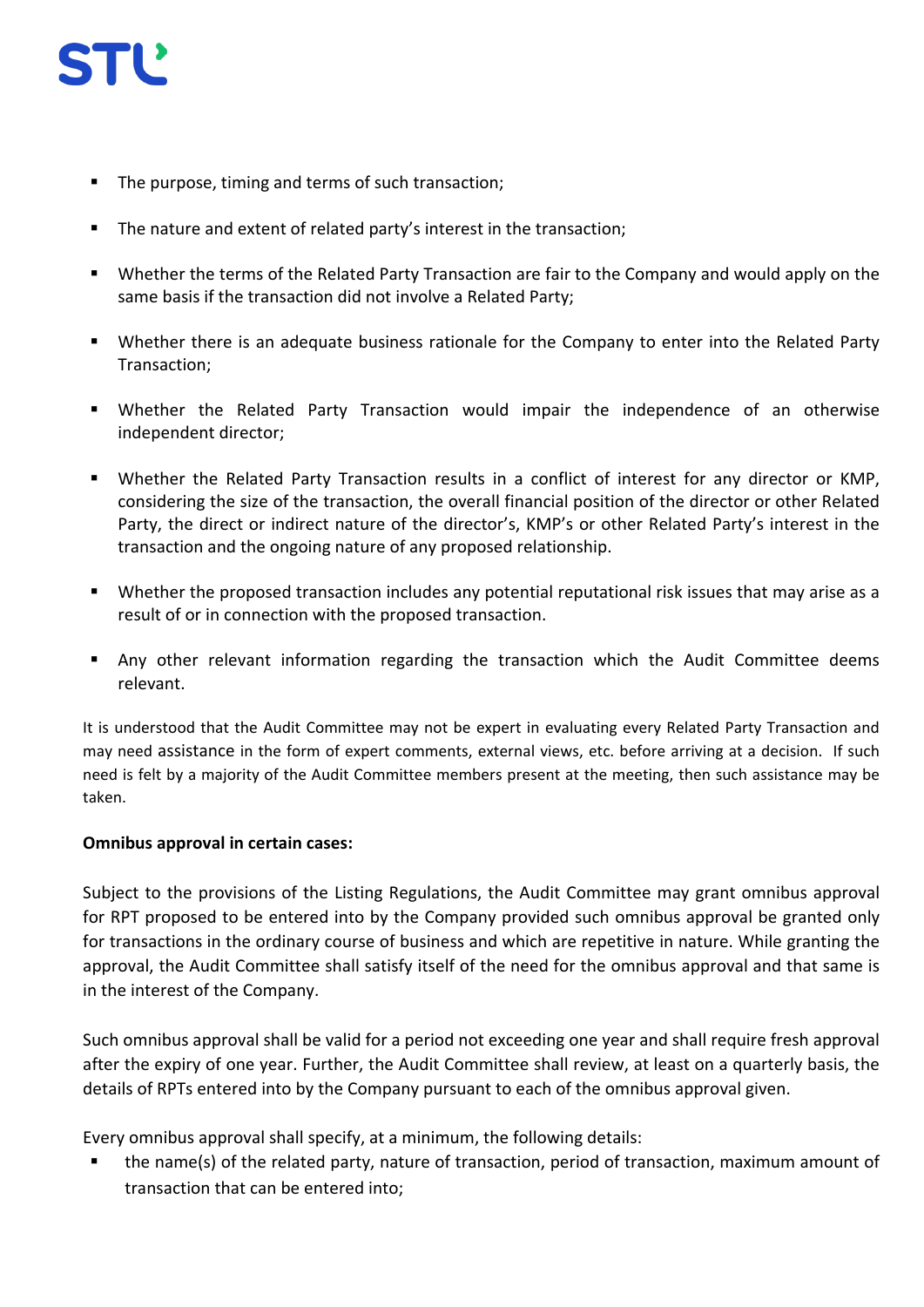

- the indicative base price / current contracted price and the formula for variation in the price, if any; and
- such other conditions as the Audit Committee may deem fit.

Where the need of the RPT cannot be foreseen and all prescribed details are not available, Audit Committee may grant omnibus approval subject to the value per transaction not exceeding Rupees One Crore only. The details of such transaction shall be reported at the next meeting of the Audit Committee for ratification.

## **ii. Board Approval**

The Board shall approve any contract or arrangement (before it is entered into) with related party with respect to items specified in Section 188(1)(a) to (g) by a resolution passed at a Board meeting. Provided that such approval shall not be required if the transaction is undertaken in the ordinary course of business on an arm's length basis. Further, if the Audit Committee determines that a RPT should be brought before the Board, or if the Board chooses to review any RPT or it is mandatory under any law for the time-being in force for Board to approve the RPT, then the Board shall consider and approve the RPT and the factors to be considered set forth above shall apply to the Board's review and approval of the RPT, with such modification as may be necessary or appropriate under the circumstances.

None of the related parties shall be entitled to vote on a resolution relating to a related party transaction in the Board meeting.

#### **iii. Shareholders' Approval**

All Material Transactions and any subsequent material modification thereto shall require prior approval of the shareholders of the Company; and no related party shall vote to approve such resolutions whether the entity is a party to the particular transaction or not.

All Related Party Transactions which are not in the ordinary course of business or not at arm's length and which are in excess of the limits prescribed under the Act and Rules made thereunder, requiring the approval of shareholders, shall require approval of the shareholders of the Company and in such cases, the Related Party/(ies) to the transaction shall abstain from voting on such resolution.

Aforesaid approvals (Audit Committee, Board and Shareholders) shall not be applicable for any transaction entered into between the Company and its wholly owned subsidiary whose accounts are consolidated with the Company and placed before the shareholders at the general meeting for approval, subject to the provisions of Section 188(1) of the Act & the Listing Regulations.

#### **RPT undertaken without approval**

In the event the Company becomes aware of a Related Party Transaction that by oversight has not been approved, the transaction shall be placed at the next meeting of the Audit Committee or Board or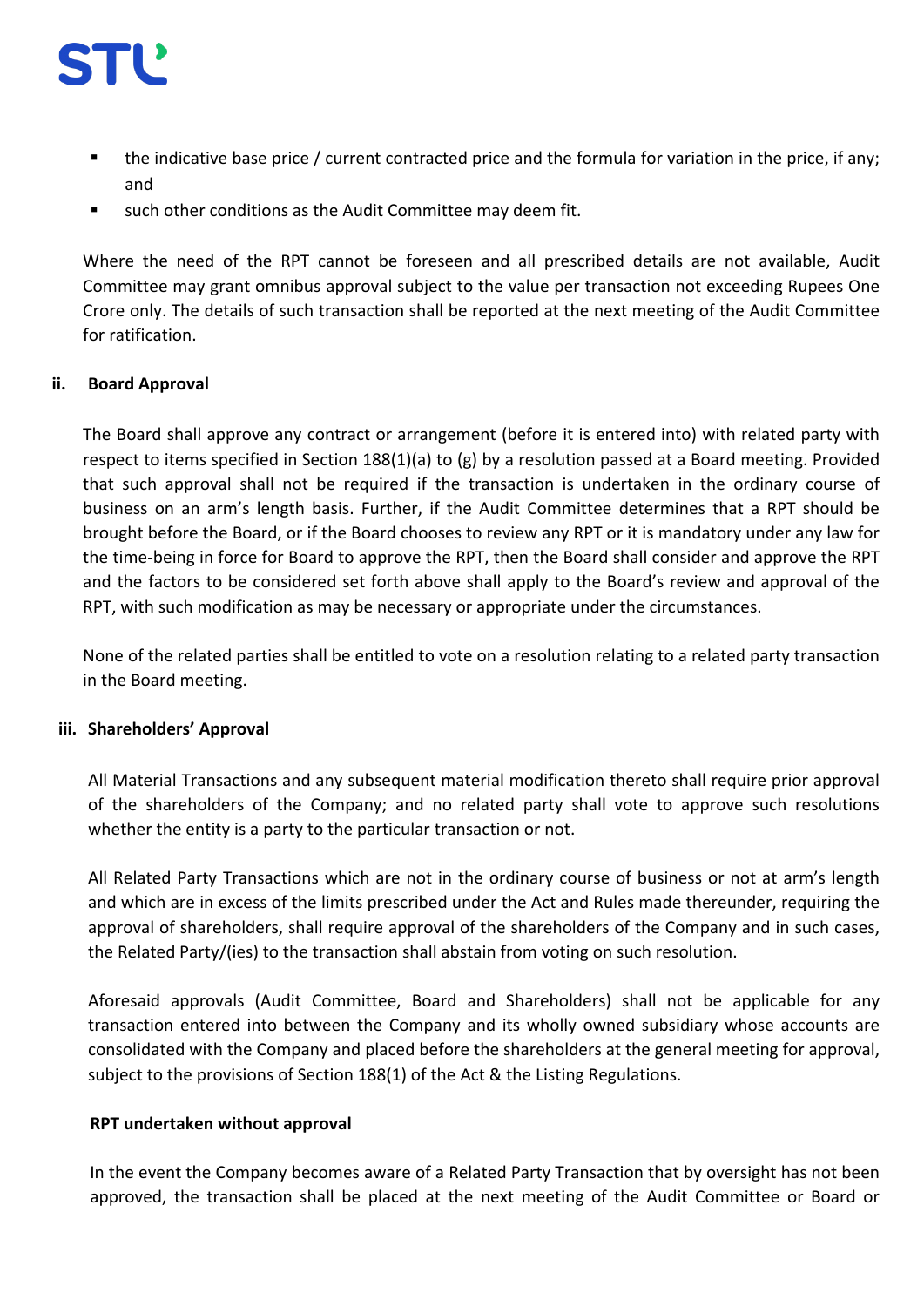

Shareholders. The Audit Committee, Board or Shareholders shall consider all relevant facts and circumstances, take legal consultation (if required) and shall evaluate all options available to the Company, including but not limited to ratification, revision, or termination of such transaction.

#### **7. Reporting of Related Party Transactions**

Appropriate disclosures as required under the Law shall be made in the Annual Return, Boards' Report and to the Stock Exchanges on which equity shares of the Company are listed and to such other authorities as may be prescribed under the Act or the Listing Regulations.

#### **8. Compliance with the Policy**

It shall be the responsibility of the Company Secretary to ensure compliance with the Policy and that the approval process is duly followed and data required for the approval process is made available to the respective approving authority.

In case of non-compliances, it shall be the responsibility of the Company Secretary to report the noncompliances to the Audit Committee/Board of Directors. The Audit Committee/Board of Directors may take appropriate mitigating actions in compliance with prevailing laws.

In case there is any conflict between the provisions of this Policy and the Listing Agreement, the Act or any other Statute/Rule/Regulation, the provisions of the Listing Agreement, the Act or such other Statute/Rule/Regulation shall prevail over this Policy.

This Policy shall be communicated to all employees and other concerned persons of the Company. Further, this Policy shall be uploaded on the website of the Company and website link for the same shall be provided in the Annual Reports of the Company.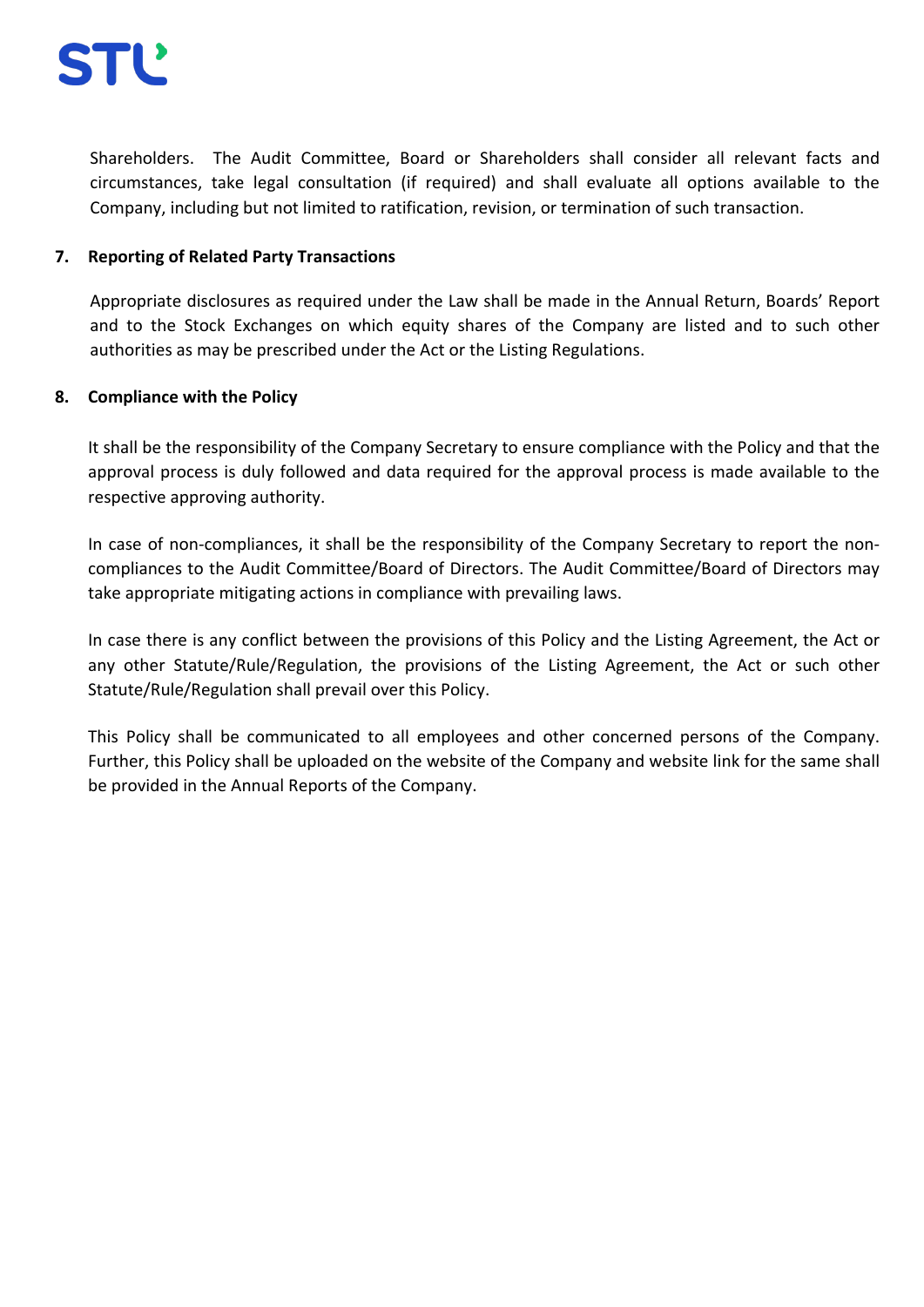

# **List of transactions referred to in Para 4(iii) of the Policy:**

- a) Sale of investments (including investment in subsidiaries, associates or joint ventures) to related parties at a consideration which is lower than the valuation report obtained from external agency of repute;
- b) Issue of securities/options relating to securities offered to related parties, on differential terms or on terms not offered to other investors;
- c) Amalgamation, merger, demerger, corporate restructurings, acquisitions;
- d) Loans taken from related parties which are not in the business of lending;
- e) Loans given to related parties (excluding subsidiaries, associates or joint ventures and loans given under a scheme of the Company);
- f) Purchase or sale of fixed assets and/or intangibles from/to related parties;
- g) Post transaction extension of credit period of trade receivable to a related party beyond normal credit period of receivable for similar products for sold to unrelated parties under similar terms;
- h) Post transaction reduction in credit period of trade payable to a related party beyond normal credit period of payable for similar products for procured from unrelated parties under similar terms;
- i) Availing of services or rendering services at terms which are dissimilar compared to external vendor/customer (excluding transaction with subsidiary company);
- j) Transactions with related parties for no or inadequate consideration;
- k) Appointment of related party consultant or agent for any services;
- l) Employment of a related party at terms which are dissimilar compared to employees in similar grade;
- m) Retirement benefits given to related party not in accordance with general employee policy;